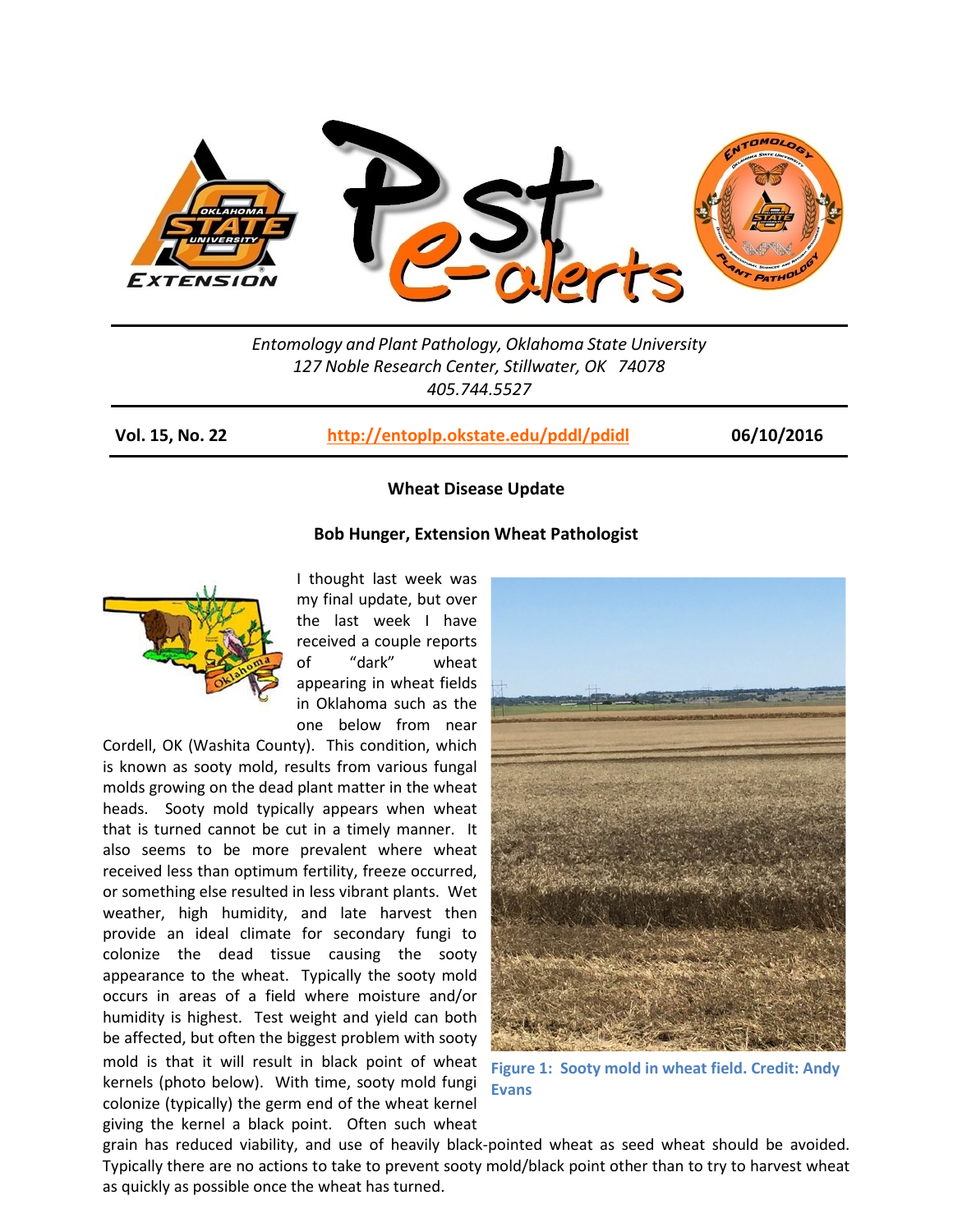



**Figure 2: Wheat head with sooty Figure 3: Black point of property Figure 3: Black point of wheat kernels**). **mold.**

**Figure 3: Black point of wheat kernels (bottom** 

# **Stable Flies Abound around Beef and Horses**

### **Justin Talley, Extension Livestock Entomologist**

As I visit beef and horse operations around the state I have noticed a typical behavior associated with stable fly feeding which is bunching into groups by beef animals and leg stomping by horses. Stable flies are serious pests of both animals and humans. Their bite is painful and causes significant amount of stress in animals. Recently, it was demonstrated that the economic impact caused by stable flies in the cow/calf sector was approximately \$285 million annually and the impact to the stocker sector was \$1.2 billion annually in the US beef industry.

Stable flies prefer to feed on the legs of animals (Fig. 1) and occasionally can be seen on the underside of animals. Most losses in cattle are seen when there are 5 or more stable flies per leg of the animal. The feeding causes an impact to production and forage efficiency. A University of Nebraska study identified a reduction in average daily gain (ADG) of 40% when stable flies were left untreated on stocker animals. Another USDA study showed that the impact of stable fly feeding to weaning weights could be as high as a 38 lbs. reduction for calves in a cow/calf based system. Most the fly breeding habitat where the stable flies are coming from are hay feeding sites that were left after



**Figure 1: Stable flies feeding on the front legs of a stocker.**